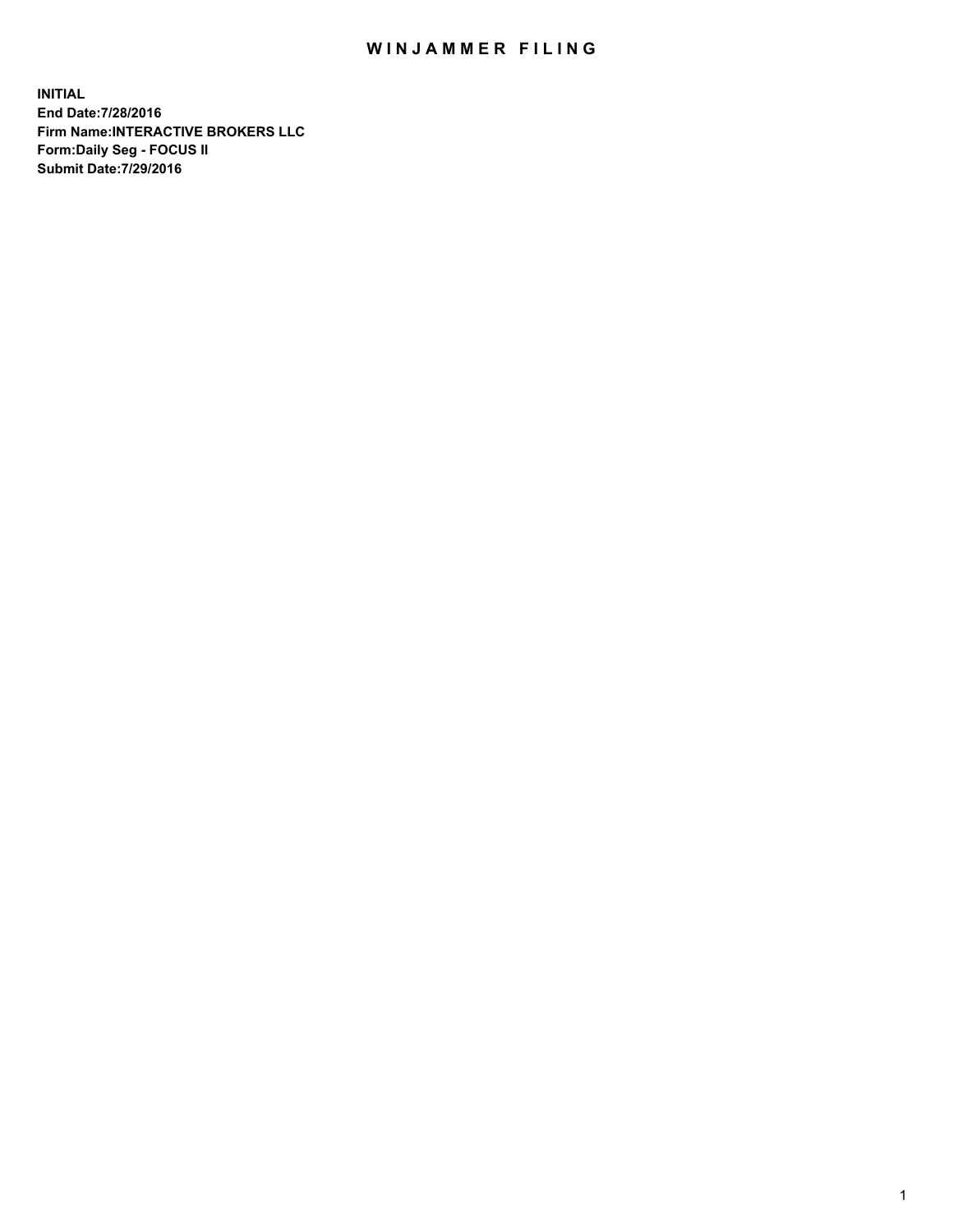## **INITIAL End Date:7/28/2016 Firm Name:INTERACTIVE BROKERS LLC Form:Daily Seg - FOCUS II Submit Date:7/29/2016 Daily Segregation - Cover Page**

| Name of Company<br><b>Contact Name</b><br><b>Contact Phone Number</b><br><b>Contact Email Address</b>                                                                                                                                                                                                                          | <b>INTERACTIVE BROKERS LLC</b><br><b>James Menicucci</b><br>203-618-8085<br>jmenicucci@interactivebrokers.c<br>om |
|--------------------------------------------------------------------------------------------------------------------------------------------------------------------------------------------------------------------------------------------------------------------------------------------------------------------------------|-------------------------------------------------------------------------------------------------------------------|
| FCM's Customer Segregated Funds Residual Interest Target (choose one):<br>a. Minimum dollar amount: ; or<br>b. Minimum percentage of customer segregated funds required:% ; or<br>c. Dollar amount range between: and; or<br>d. Percentage range of customer segregated funds required between:% and%.                         | $\overline{\mathbf{0}}$<br>0<br><u>155,000,000 245,000,000</u><br><u>00</u>                                       |
| FCM's Customer Secured Amount Funds Residual Interest Target (choose one):<br>a. Minimum dollar amount: ; or<br>b. Minimum percentage of customer secured funds required:%; or<br>c. Dollar amount range between: and; or<br>d. Percentage range of customer secured funds required between:% and%.                            | $\overline{\mathbf{0}}$<br>$\overline{\mathbf{0}}$<br>80,000,000 120,000,000<br>00                                |
| FCM's Cleared Swaps Customer Collateral Residual Interest Target (choose one):<br>a. Minimum dollar amount: ; or<br>b. Minimum percentage of cleared swaps customer collateral required:% ; or<br>c. Dollar amount range between: and; or<br>d. Percentage range of cleared swaps customer collateral required between:% and%. | $\underline{\mathbf{0}}$<br>$\underline{\mathbf{0}}$<br>0 <sub>0</sub><br>0 <sub>0</sub>                          |

Attach supporting documents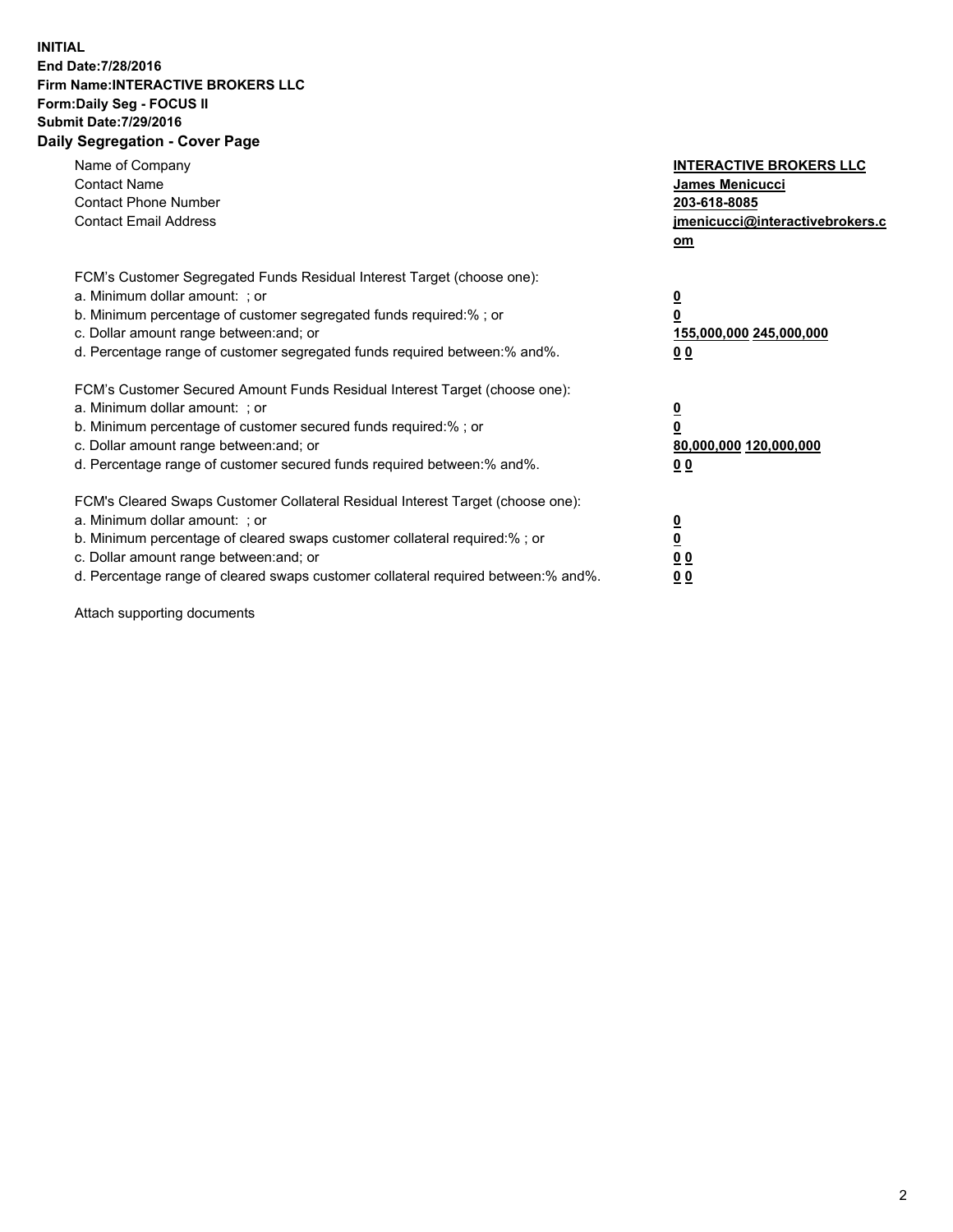## **INITIAL End Date:7/28/2016 Firm Name:INTERACTIVE BROKERS LLC Form:Daily Seg - FOCUS II Submit Date:7/29/2016 Daily Segregation - Secured Amounts**

|     | Dany Ocgregation - Oceanea Amounts                                                          |                                   |
|-----|---------------------------------------------------------------------------------------------|-----------------------------------|
|     | Foreign Futures and Foreign Options Secured Amounts                                         |                                   |
|     | Amount required to be set aside pursuant to law, rule or regulation of a foreign            | $0$ [7305]                        |
|     | government or a rule of a self-regulatory organization authorized thereunder                |                                   |
| 1.  | Net ledger balance - Foreign Futures and Foreign Option Trading - All Customers             |                                   |
|     | A. Cash                                                                                     | 341,706,583 [7315]                |
|     | B. Securities (at market)                                                                   | $0$ [7317]                        |
| 2.  | Net unrealized profit (loss) in open futures contracts traded on a foreign board of trade   | 9,728,436 [7325]                  |
| 3.  | Exchange traded options                                                                     |                                   |
|     | a. Market value of open option contracts purchased on a foreign board of trade              | 777,354 [7335]                    |
|     | b. Market value of open contracts granted (sold) on a foreign board of trade                | -158,379 [7337]                   |
| 4.  | Net equity (deficit) (add lines 1.2. and 3.)                                                | 352,053,994 [7345]                |
| 5.  | Account liquidating to a deficit and account with a debit balances - gross amount           | 56,090 [7351]                     |
|     | Less: amount offset by customer owned securities                                            | 0 [7352] 56,090 [7354]            |
| 6.  | Amount required to be set aside as the secured amount - Net Liquidating Equity              | 352,110,084 [7355]                |
|     |                                                                                             |                                   |
| 7.  | Method (add lines 4 and 5)                                                                  |                                   |
|     | Greater of amount required to be set aside pursuant to foreign jurisdiction (above) or line | 352,110,084 [7360]                |
|     | 6.                                                                                          |                                   |
|     | FUNDS DEPOSITED IN SEPARATE REGULATION 30.7 ACCOUNTS                                        |                                   |
| 1.  | Cash in banks                                                                               |                                   |
|     | A. Banks located in the United States                                                       | 4,500,000 [7500]                  |
|     | B. Other banks qualified under Regulation 30.7                                              | 0 [7520] 4,500,000 [7530]         |
| 2.  | <b>Securities</b>                                                                           |                                   |
|     | A. In safekeeping with banks located in the United States                                   | 399,654,820 [7540]                |
|     | B. In safekeeping with other banks qualified under Regulation 30.7                          | 0 [7560] 399,654,820 [7570]       |
| 3.  | Equities with registered futures commission merchants                                       |                                   |
|     | A. Cash                                                                                     | $0$ [7580]                        |
|     | <b>B.</b> Securities                                                                        | $0$ [7590]                        |
|     | C. Unrealized gain (loss) on open futures contracts                                         | $0$ [7600]                        |
|     | D. Value of long option contracts                                                           | $0$ [7610]                        |
|     | E. Value of short option contracts                                                          | 0 [7615] 0 [7620]                 |
| 4.  | Amounts held by clearing organizations of foreign boards of trade                           |                                   |
|     | A. Cash                                                                                     | $0$ [7640]                        |
|     | <b>B.</b> Securities                                                                        | $0$ [7650]                        |
|     | C. Amount due to (from) clearing organization - daily variation                             | $0$ [7660]                        |
|     | D. Value of long option contracts                                                           | $0$ [7670]                        |
|     | E. Value of short option contracts                                                          | 0 [7675] 0 [7680]                 |
| 5.  | Amounts held by members of foreign boards of trade                                          |                                   |
|     | A. Cash                                                                                     | 74,063,990 [7700]                 |
|     | <b>B.</b> Securities                                                                        | $0$ [7710]                        |
|     | C. Unrealized gain (loss) on open futures contracts                                         | 5,272,795 [7720]                  |
|     | D. Value of long option contracts                                                           | 777,330 [7730]                    |
|     | E. Value of short option contracts                                                          | -158,374 [7735] 79,955,741 [7740] |
| 6.  | Amounts with other depositories designated by a foreign board of trade                      | $0$ [7760]                        |
| 7.  | Segregated funds on hand                                                                    | $0$ [7765]                        |
| 8.  | Total funds in separate section 30.7 accounts                                               | 484,110,561 [7770]                |
| 9.  | Excess (deficiency) Set Aside for Secured Amount (subtract line 7 Secured Statement         | 132,000,477 [7380]                |
|     | Page 1 from Line 8)                                                                         |                                   |
| 10. | Management Target Amount for Excess funds in separate section 30.7 accounts                 | 80,000,000 [7780]                 |
| 11. | Excess (deficiency) funds in separate 30.7 accounts over (under) Management Target          | 52,000,477 [7785]                 |
|     |                                                                                             |                                   |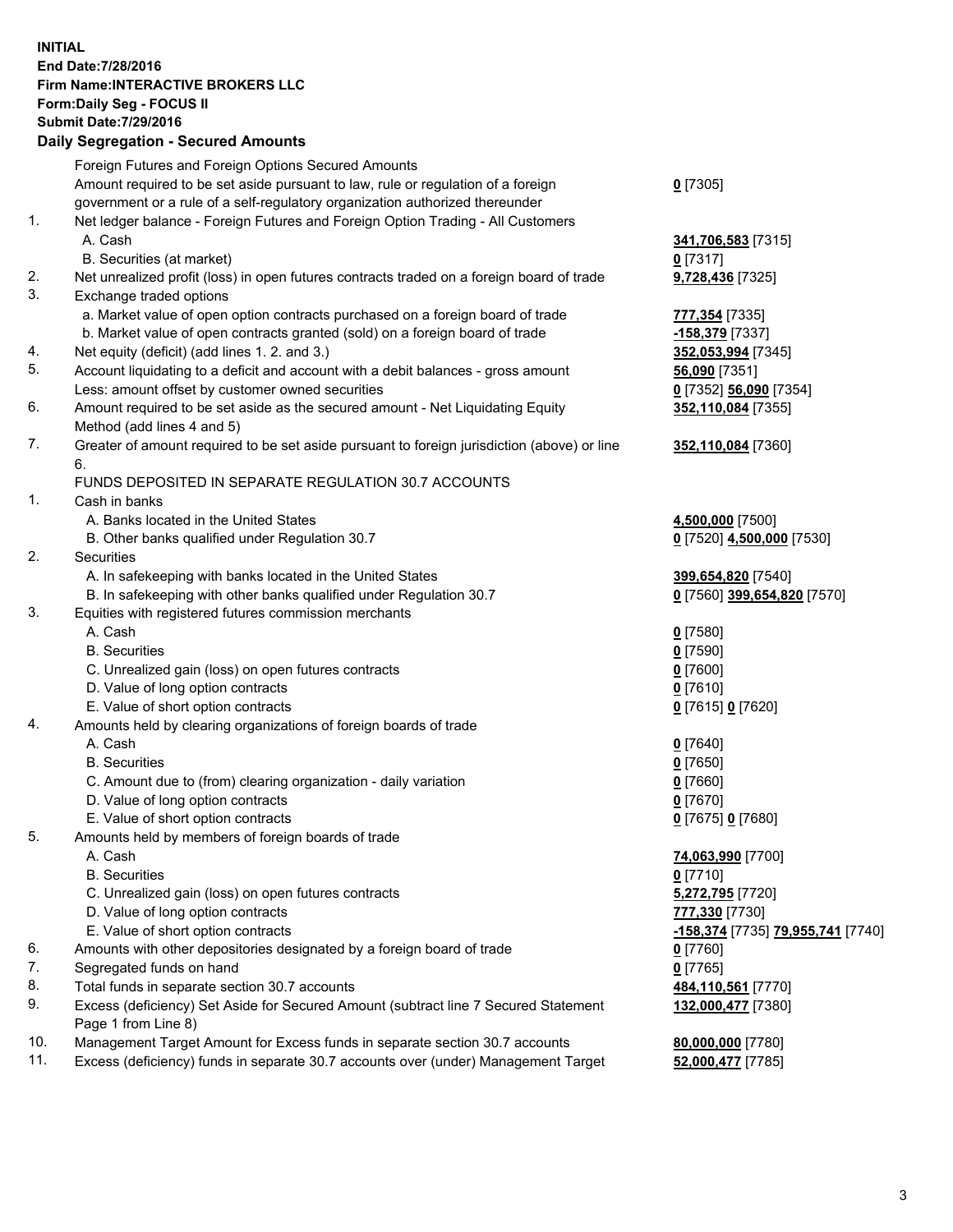**INITIAL End Date:7/28/2016 Firm Name:INTERACTIVE BROKERS LLC Form:Daily Seg - FOCUS II Submit Date:7/29/2016 Daily Segregation - Segregation Statement** SEGREGATION REQUIREMENTS(Section 4d(2) of the CEAct) 1. Net ledger balance A. Cash **3,055,834,227** [7010] B. Securities (at market) **0** [7020] 2. Net unrealized profit (loss) in open futures contracts traded on a contract market **-67,100,846** [7030] 3. Exchange traded options A. Add market value of open option contracts purchased on a contract market **155,648,391** [7032] B. Deduct market value of open option contracts granted (sold) on a contract market **-226,628,609** [7033] 4. Net equity (deficit) (add lines 1, 2 and 3) **2,917,753,163** [7040] 5. Accounts liquidating to a deficit and accounts with debit balances - gross amount **69,625** [7045] Less: amount offset by customer securities **0** [7047] **69,625** [7050] 6. Amount required to be segregated (add lines 4 and 5) **2,917,822,788** [7060] FUNDS IN SEGREGATED ACCOUNTS 7. Deposited in segregated funds bank accounts A. Cash **223,281,166** [7070] B. Securities representing investments of customers' funds (at market) **1,793,231,505** [7080] C. Securities held for particular customers or option customers in lieu of cash (at market) **0** [7090] 8. Margins on deposit with derivatives clearing organizations of contract markets A. Cash **26,677,790** [7100] B. Securities representing investments of customers' funds (at market) **1,173,914,368** [7110] C. Securities held for particular customers or option customers in lieu of cash (at market) **0** [7120] 9. Net settlement from (to) derivatives clearing organizations of contract markets **-17,090,773** [7130] 10. Exchange traded options A. Value of open long option contracts **155,640,237** [7132] B. Value of open short option contracts **-226,590,980** [7133] 11. Net equities with other FCMs A. Net liquidating equity **0** [7140] B. Securities representing investments of customers' funds (at market) **0** [7160] C. Securities held for particular customers or option customers in lieu of cash (at market) **0** [7170] 12. Segregated funds on hand **0** [7150] 13. Total amount in segregation (add lines 7 through 12) **3,129,063,313** [7180] 14. Excess (deficiency) funds in segregation (subtract line 6 from line 13) **211,240,525** [7190] 15. Management Target Amount for Excess funds in segregation **155,000,000** [7194] **56,240,525** [7198]

16. Excess (deficiency) funds in segregation over (under) Management Target Amount Excess